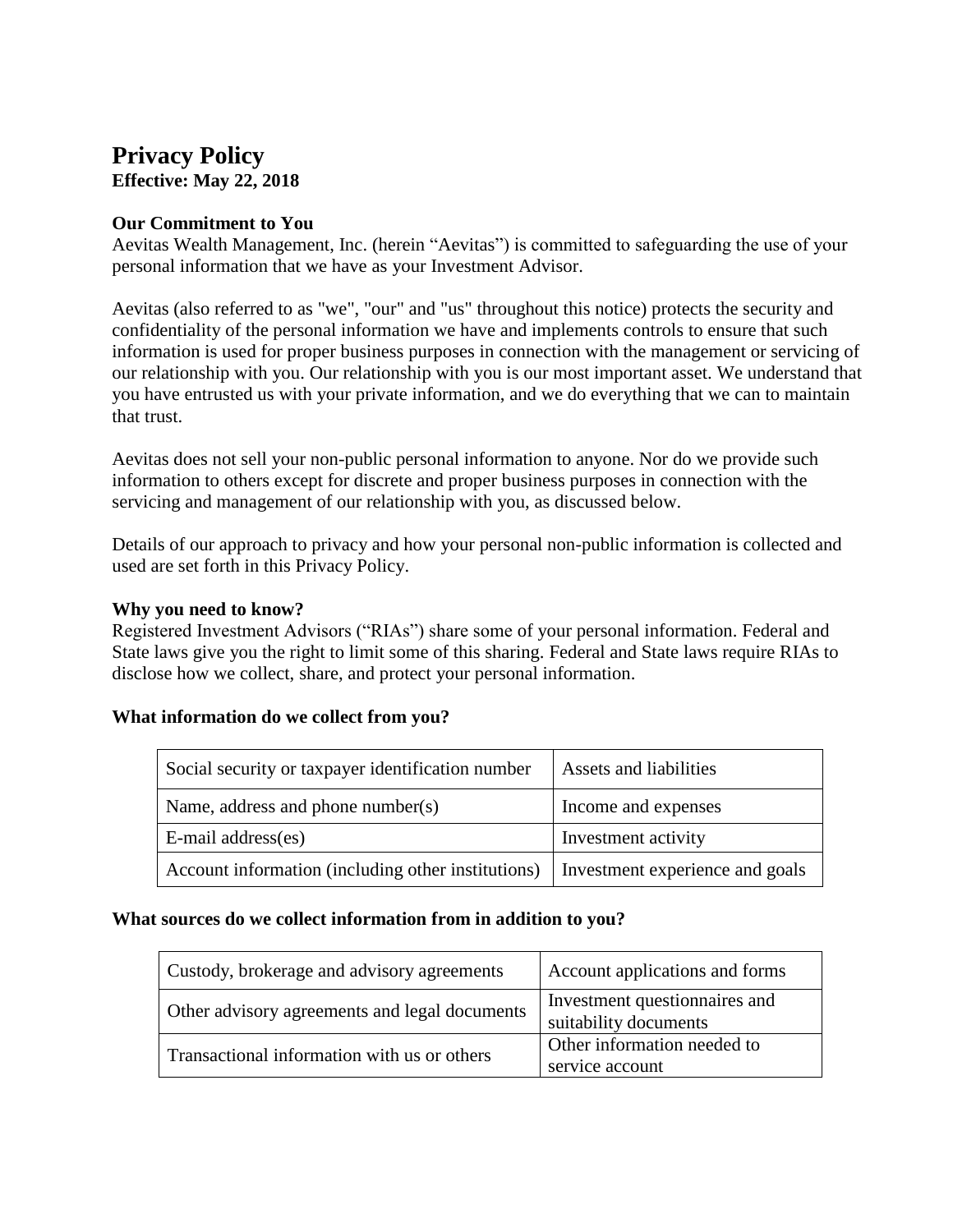## **How do we protect your information?**

To safeguard your personal information from unauthorized access and use, we maintain physical, procedural and electronic safeguards. These include computer safeguards such as passwords, as well as secured files and buildings. Our employees are advised about Aevitas' need to respect the confidentiality of each client's non-public personal information. We train our employees on their responsibilities and require third parties that assist in providing our services to you to protect the personal information they receive. This includes contractual language in our third-party agreements.

## **How we share your information?**

RIAs do need to share personal information regarding its clients to effectively implement the RIA's services. In the section below, we list some reasons we may share your personal information.

| <b>Basis For Sharing</b>                                                                                                                                                                                                                                                                                                                                                                                                                                                                                        | <b>Sharing</b>                                                                   | <b>Limitations</b>                                               |
|-----------------------------------------------------------------------------------------------------------------------------------------------------------------------------------------------------------------------------------------------------------------------------------------------------------------------------------------------------------------------------------------------------------------------------------------------------------------------------------------------------------------|----------------------------------------------------------------------------------|------------------------------------------------------------------|
| <b>Servicing our Clients</b><br>We may share non-public personal information with non-affiliated<br>third parties (such as brokers, custodians, regulators, credit agencies,<br>other financial institutions) as necessary for us to provide agreed<br>upon services to you, consistent with applicable law, including but<br>not limited to: processing transactions; general account maintenance;<br>responding to regulators or legal investigations; and credit reporting.                                  | Aevitas may share<br>this information.                                           | Clients cannot<br>limit the<br>Advisor's<br>ability to<br>share. |
| <b>Administrators</b><br>We may disclose your non-public personal information to companies<br>we hire to help administer our business. Companies that we hire to<br>provide services of this nature are not allowed to use your personal<br>information for their own purposes and are contractually obligated to<br>maintain strict confidentiality. We limit their use of your personal<br>information to the performance of the specific service we have<br>requested.                                       | Aevitas may share<br>this information.                                           | Clients cannot<br>limit the<br>Advisor's<br>ability to<br>share. |
| <b>Marketing Purposes</b><br>Aevitas does not disclose, and does not intend to disclose, personal<br>information with non-afffiliated third parties to offer you services.<br>Certain laws may give us the right to share your personal information<br>with financial institutions where you are a customer and where<br>Aevitas or the client has a formal agreement with the financial<br>institution. We will only share information for purposes of<br>servicing your accounts, not for marketing purposes. | Aevitas does not<br>share personal<br>information.                               | Clients cannot<br>limit the<br>Advisor's<br>ability to<br>share. |
| <b>Authorized Users</b><br>In addition, your non-public personal information may also be<br>disclosed to you and persons that we believe to be your authorized<br>agent or representative.                                                                                                                                                                                                                                                                                                                      | Aevitas does share<br>personal<br>information.                                   | Clients can<br>limit the<br>Advisor's<br>ability to<br>share.    |
| <b>Information About Former Clients</b><br>Aevitas does not disclose, and does not intend to disclose, non-public<br>personal information to non-affiliated third parties with respect to<br>persons who are no longer our clients.                                                                                                                                                                                                                                                                             | Aevitas does not<br>share personal<br>information<br>regarding former<br>clients | Clients can<br>limit the<br>Advisor's<br>ability to<br>share.    |